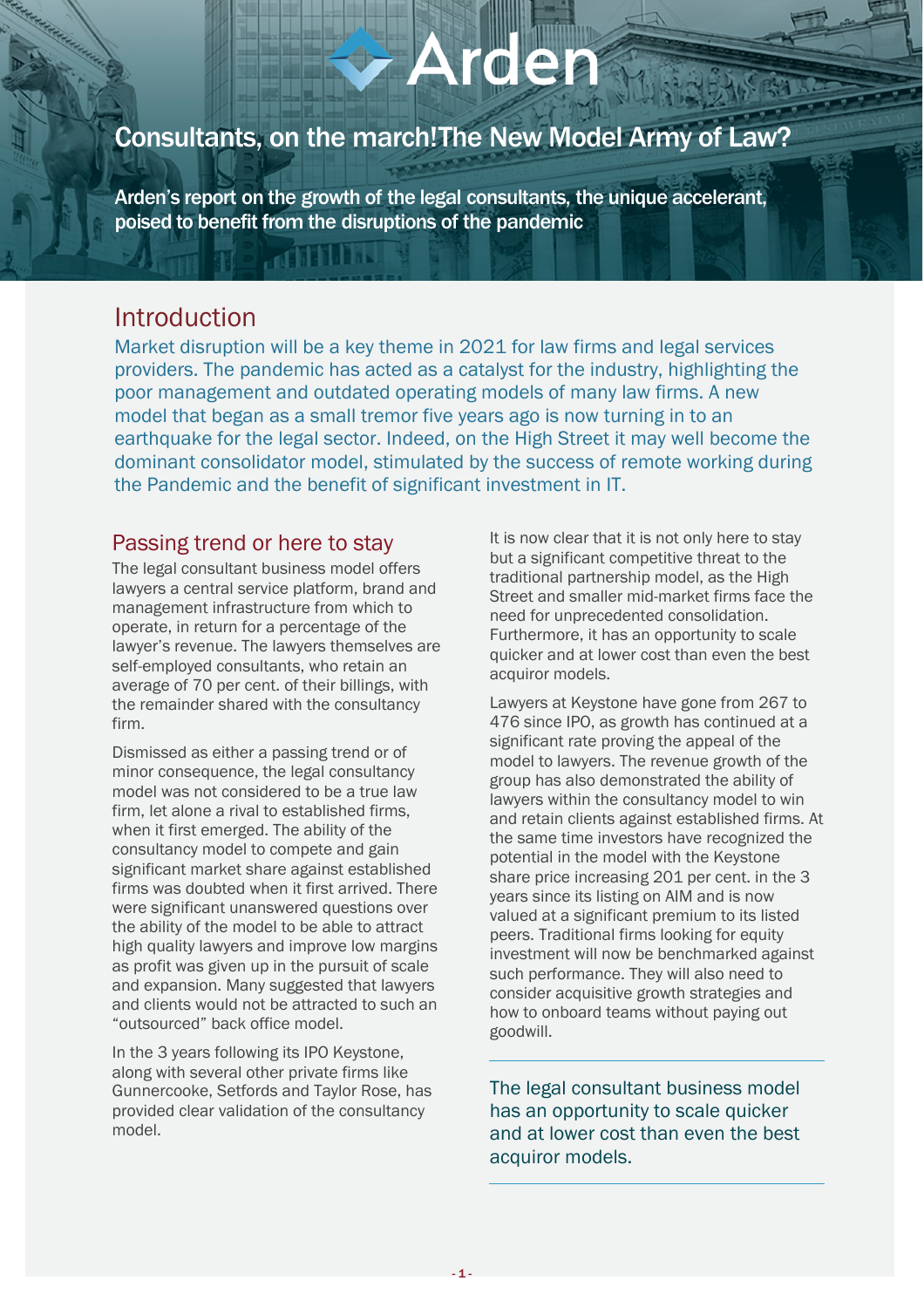

Source: Arden Research

While the consultancy model has gained acceptance from financial investors, it is the operating model that has progressed most from outsider to mainstream. Areas where consultancy firms were originally derided including the implementation of sophisticated practice management systems, a preference for remote / home working and a focus on "self-service" by efficient fee earners and reducing required support staff, are increasingly a competitive advantage. Traditional firms will not be able to compete without significant investment to improve cost efficiency. All legal firms are now facing pressure to invest in IT infrastructure and reduce back office costs to optimise client-focused delivery. By design, consultancy firms have higher quality infrastructure for the management and delivery of legal services. The Covid pandemic has only increased pressure for investment all while most firms are facing historic lows in available cash with partners generally reluctant to commit additional capital, particularly when also faced with reduced or restricted drawings. Similarly, the rapid adoption of home working has accelerated the appeal of "officeless" legal advice, with a recent survey by technology firm Atlas Cloud highlighting that almost 67 per cent. of lawyers hoping for a hybrid work model, while 22 per cent. are hoping to work from home full time.

High street and smaller mid-market firms will become squeezed between fast growing acquirors and the consultancy model. The option of being a small local player may only become available on the consultants' model. Upcoming generations of lawyers are increasingly itinerant and equity partnership is an increasingly unappealing goal. The ability to manage work/life balance and maximise earnings without partnership capital contributions is a strong factor in the growth of legal consultancy, especially as more and more lawyers are voting with their feet.

The smaller and mid-market corporate (those outside of the top 100 firms by revenue) and High Street firms are predominantly regionally based, and while this market is large, it is also fragmented, with total revenues of £9bn and an average firm size of 11 lawyers.

The operating model of consultancy led firms has led to a number of competitive advantages over traditional law firms.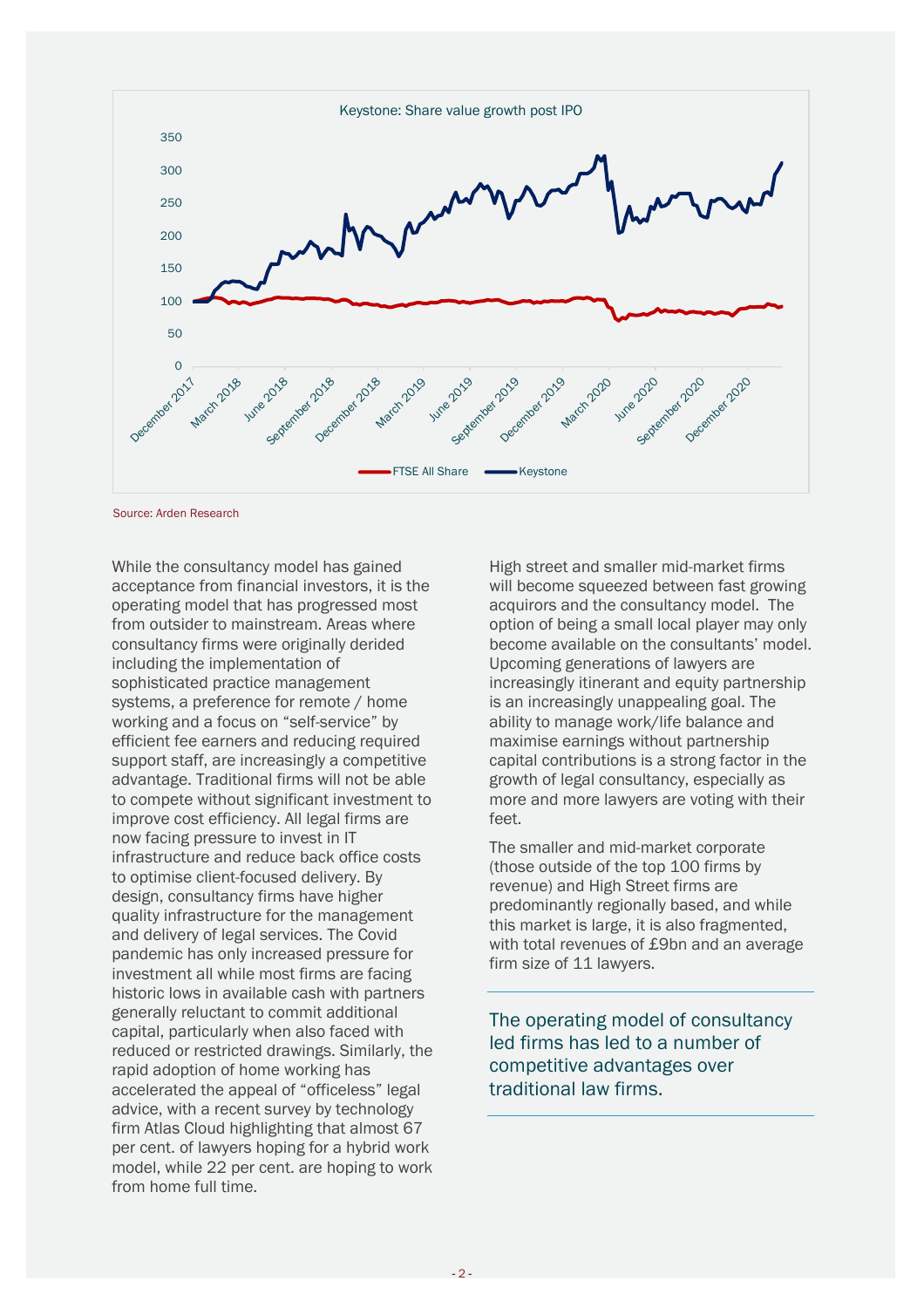## SMALLER AND MID-MARKET MARKET SIZE – REVENUES BY REGION



Source: Knights 2020 Half Year Investor Presentation

However, despite recent rapid growth, the consultancy model represents a small fraction of the total legal market. The UK legal market is worth an estimated £37 billion of which £20 billion is outside of the Magic / Silver Circle. By Arden estimates, consultants represent less than one per cent. of the market by value and a similarly small percentage of the c.153,000 lawyers practising in England and Wales. Therefore, there remains still significant potential for growth, which Arden predicts will be in excess of 100 per cent. per annum, culminating in approximately a third of all lawyers who could be working under the Consultants' banner in 5 years.



This analysis is based on growth trends that Arden has observed, but also through the analysis of competitive forces and the pandemic has also proven that remote working is now an employment necessity for both for firms and individual lawyers.

As market consolidation continues, consultants are in "pole position". Based on average revenues of £0.74 million for firms outside the Top 200, with 3,000 firms set to merge or close, the total acquisition cost for consolidators could be in excess of £2.6 billion. Even with distressed firms proving cheaper buys, firms seeking to grow through acquisition will likely face further transaction costs of between £50–100k taking professional advisors and due diligence into account, adding a further £175 – 350 million of expenses on top. Beyond the cost of acquisition, consolidators will also face challenges and forced capital spend on integrating small law firms and their legacy systems, particularly where IT investment has been lacklustre, and also take into consideration any restructuring costs that may be involved (redundancy pay, existing office leases of the target etc.). With over £1 billion of cost, this raises a question as to whether smaller firms, particularly those at the lower end of the spectrum, are worth acquiring, when costs may outweigh benefits, especially in an equity partnership model where the revenue acquired actually decreases profit per equity partner, rather than enhancing it.

In contrast, Consultants are easily able to integrate multiple lawyers from small firms as they'd like, with minimal additional capital expenditure required. Consultants offer small partnerships and individual lawyers an attractive alternative, particularly for junior lawyers and associates who no longer want equity. Smaller firms can just practice the law with clients they have longestablished relationships with, without having to worry about fixed costs, administration and IT systems, all of which are provided by the Consultant model, for a higher level of remuneration, compared to their existing situation.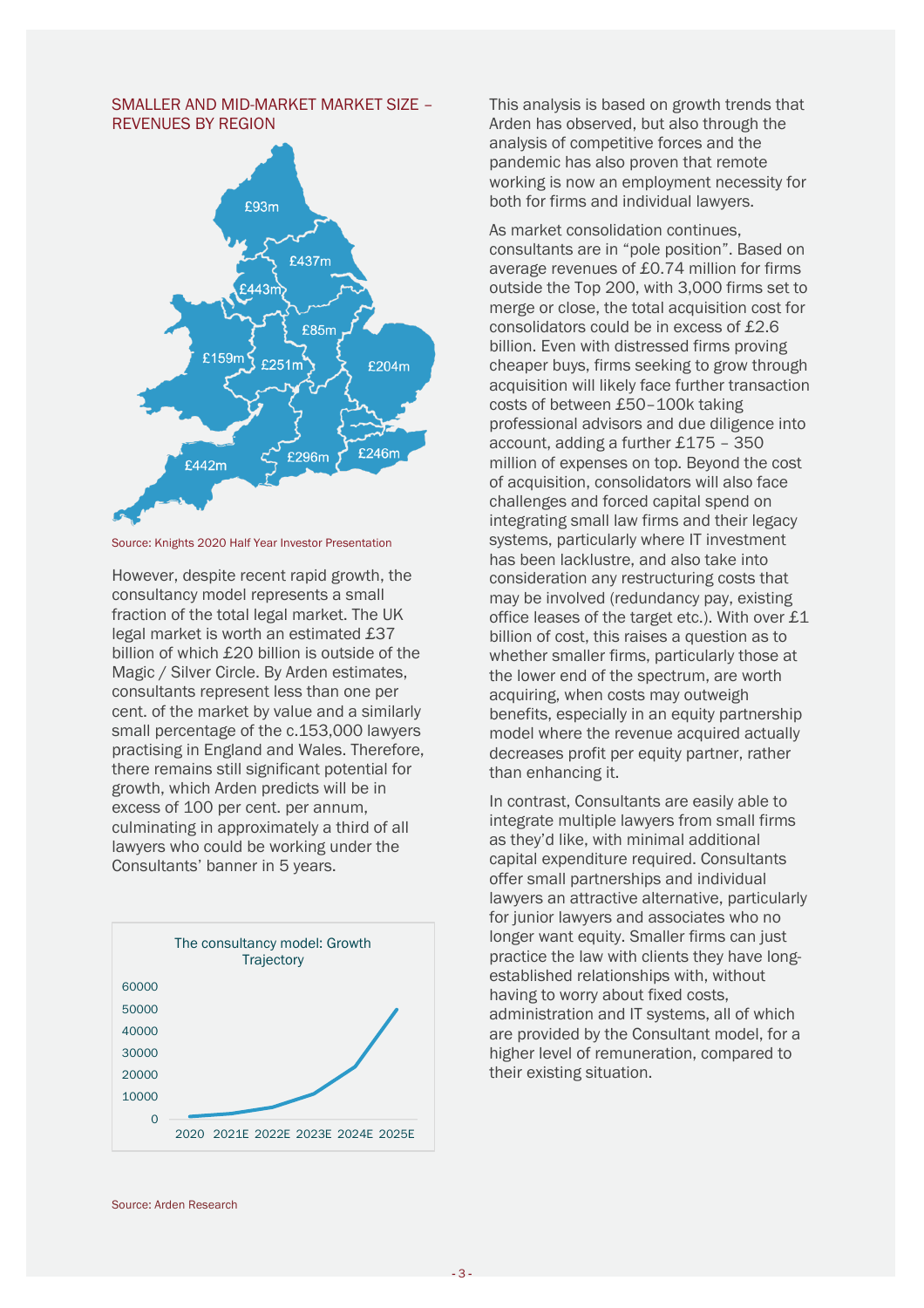# Fragmented Market - space to grow

The UK smaller mid-market legal sector remains exceptionally fragmented. There are over 10,000 law firms operating in the UK with close to a third of these firms having revenue of £5 million or less.



#### Source: Arden Research, the CityUK and the Lawyer

These firms have long been squeezed as the market has evolved with long term questions on how smaller firms would be able to secure succession and investment given cost margins pressures (PII and IT) in the face of regulatory changes and emerging 'new law' models and clients demanding better value.

While traditional firms have grappled with legacy cost structures, consultancy firms have been able to leverage agile business models to secure growth and offer greater economic transparency to lawyers. Traditional firms are now facing a perfect storm of years of under-investment in IT, an ageing equity Partner group and limited and reducing capital reserves, as successors cannot be found. Covid, with its seismic impact on firm financial health and changes in working patterns, could prove to be the catalyst that reshapes the mid-market in only a few years. It has been suggested that up to 30 per cent. of all firms could be forced to close or merge in the near term.

In Arden's view the consultancy model will play the major role in consolidating the 9,800 High Street / small regional firms. It is in the perfect position to recruit lawyers directly, without the costs and risks of M&A.

Consultant law firms are disrupting the legal services market in much the same way as FTSE100 Wealth Management giant St. James's Place did their sector.

## The Customerisation of Law

The consultants are also perfectly placed to harness the significant "unmet" legal demand from consumers and have the systems necessary to cross-sell products with cost-efficient delivery. Evidence from the Legal Services Board highlighted that c.3.6 million adults have an unmet legal need involving a dispute every year, while 50 per cent. of small businesses are forced to handle legal issues alone. A large factor in these decisions is cost, with only 1 in 10 viewing lawyers as cost effective. According to Unbiased.com, in the case of personal injury or general litigation, a lawyer can cost between £100 – 300 on average. If we assume that £200 is the average figure for a case and this level of charging persists, then the annual revenue that has not yet been captured is approximately £720 million.

Taylor Rose is one of a handful of law firms that is consistently investing in its platform, to help maintain its market-leading presence and remains well placed to take significant advantage of the opportunity in this space, with a natural ability to cross sell cost efficiently. In addressing this unmet need, traditional High Street firms are ill-equipped. However, the centralised business development and sophisticated IT systems give consultancy firms an important advantage at targeting the new markets on the High Street. This includes maximising the reach of marketing and efficient client capture to convert leads, in effect, targeting and selling what the customer wants and not simply what the lawyers "do". Customerisation of Firms is the new battleground, especially for smaller firms and it is one that Consultants are well placed to win.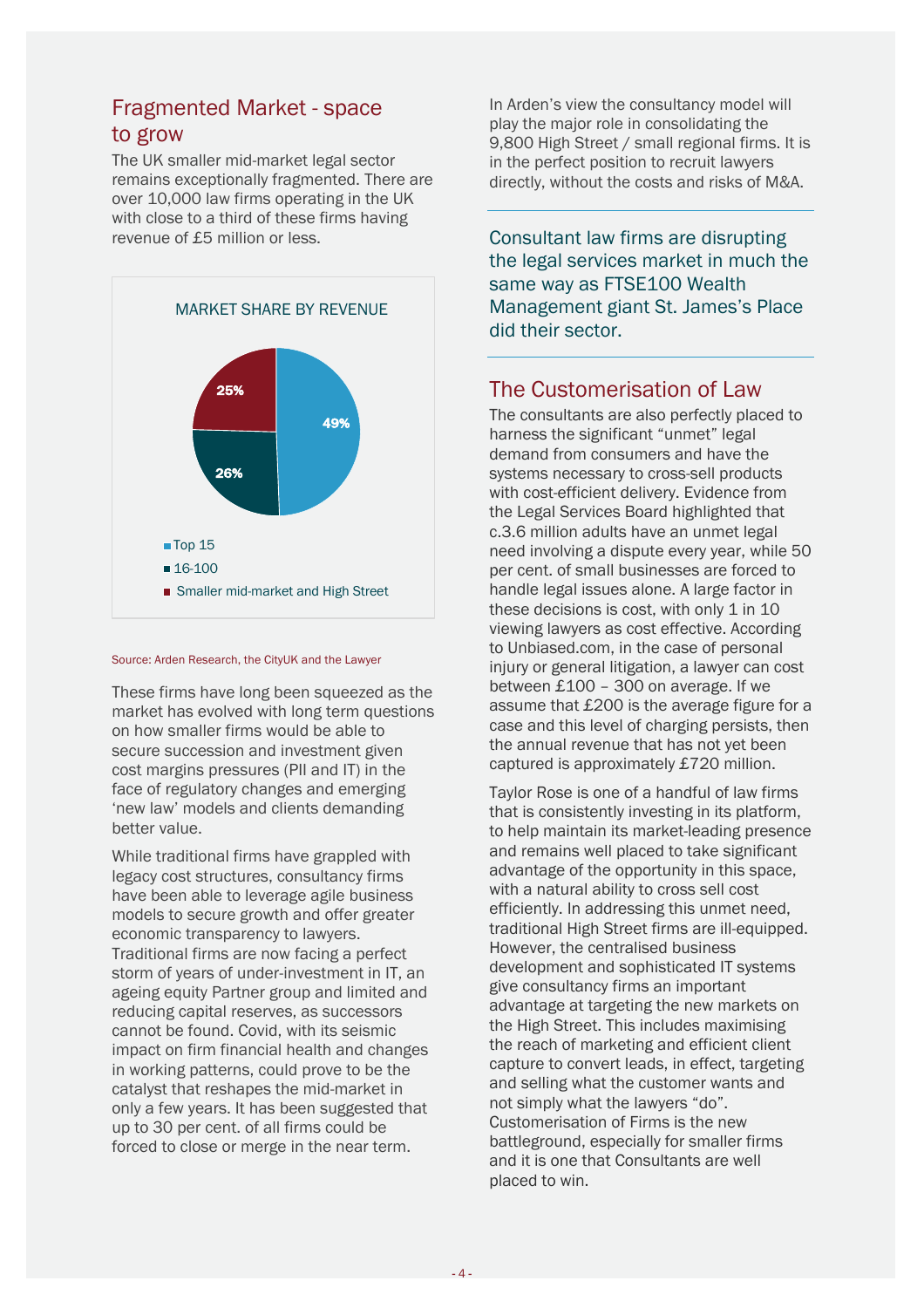In the early part of this century, we saw a similar shift in the Opticians market, where customerisation played a key role in that market's consolidation. Deregulation of the industry allowed opticians to advertise their services, which provided customers with better choice and more cost efficient access to services. By 2007, that market was 70 per cent. of market share and was dominated by four national chains, which used a franchise model to consolidate the smaller practices. Today, c.66 per cent. of the market is under the control of the three national chains of Specsavers, Boots (which merged with Dolland & Aitchison) and Vision Express. It is easy to therefore see how Consultants are in primary position to gain traction and momentum. With significant unmet legal demand in the commercial space, and with corporates seeking highquality services and a lower cost, Consultants are already proving their ability to cater to both sets of customer types. They provide services that consumers want; not simply services that lawyers 'do'.

## New Models Established

Having established a clear market presence, the legal consultancy model is poised to capitalise on the disruption caused by Covid to accelerate growth. Crucially, Covid has removed one of the last barriers to growth as the office status quo has been broken. Consultants in the dispersed model are required to largely home-work and for many this required a leap of faith. A year of lockdowns have forced lawyers to 'trial' working at home. Taylor Rose, which has 167 lawyers and an equal number of support staff working under its consultancy umbrella, has commented that following lock down it has seen a significant increase in enquiries from lawyers with up to 20 new consultants joining the platform each month, at a tremendous compound annual growth rate of 135 per cent from 2014 - 2021. The new law models have built the platform and now the lawyers are responding. Not only are the new law models actively gaining market share, but they are increasingly being selective about recruitment.

They have proven their ability to attract and retain quality legal talent, increasing their presence both locally and nationally, simultaneously displacing traditional law firms and the High Street.

The operating model of consultancy led firms has led to a number of competitive advantages over traditional law firms. Improved practice and risk management systems, required for managing a dispersed workforce, keep regulatory costs low and maintain efficient structures focused on fee earners rather than large support costs. The lack of large office spaces further reduces fixed costs and combined allow consultant models to offer attractive remuneration structures while continuing to provide a high-quality service at lower rates.

For millennial generation lawyers this could be the route to partner level earnings without the capital commitment and risk. Far from being a collective of individuals with little loyalty internally or brand recognition externally the new consultancy models are now part of the mainstream. To prove this point Keystone was announced law firm of the year at The Lawyer Awards 2020 and its "model has been vindicated in spades". In the eyes of lawyers and customers they are now a proven option for aspiring lawyers and discerning clients.

Finally, the consultant models' low cost of growth provides an inherent advantage against even some of the most successful consolidators like Knights; a low cost of growth. Growth under the consultancy model is achieved by the recruitment of additional lawyers with little additional cost for each lawyer as systems scale. There is also no historical regulatory risk that may be unquantifiable i.e. Successor Practice. In contrast the corporatized firms, while able to grow through lateral hires, have typically grown through merger and acquisition. Such transactions require significantly higher initial outlay (consideration) and restructuring costs. As successor practices the newly merged firm carries the regulatory past of both firms going forward.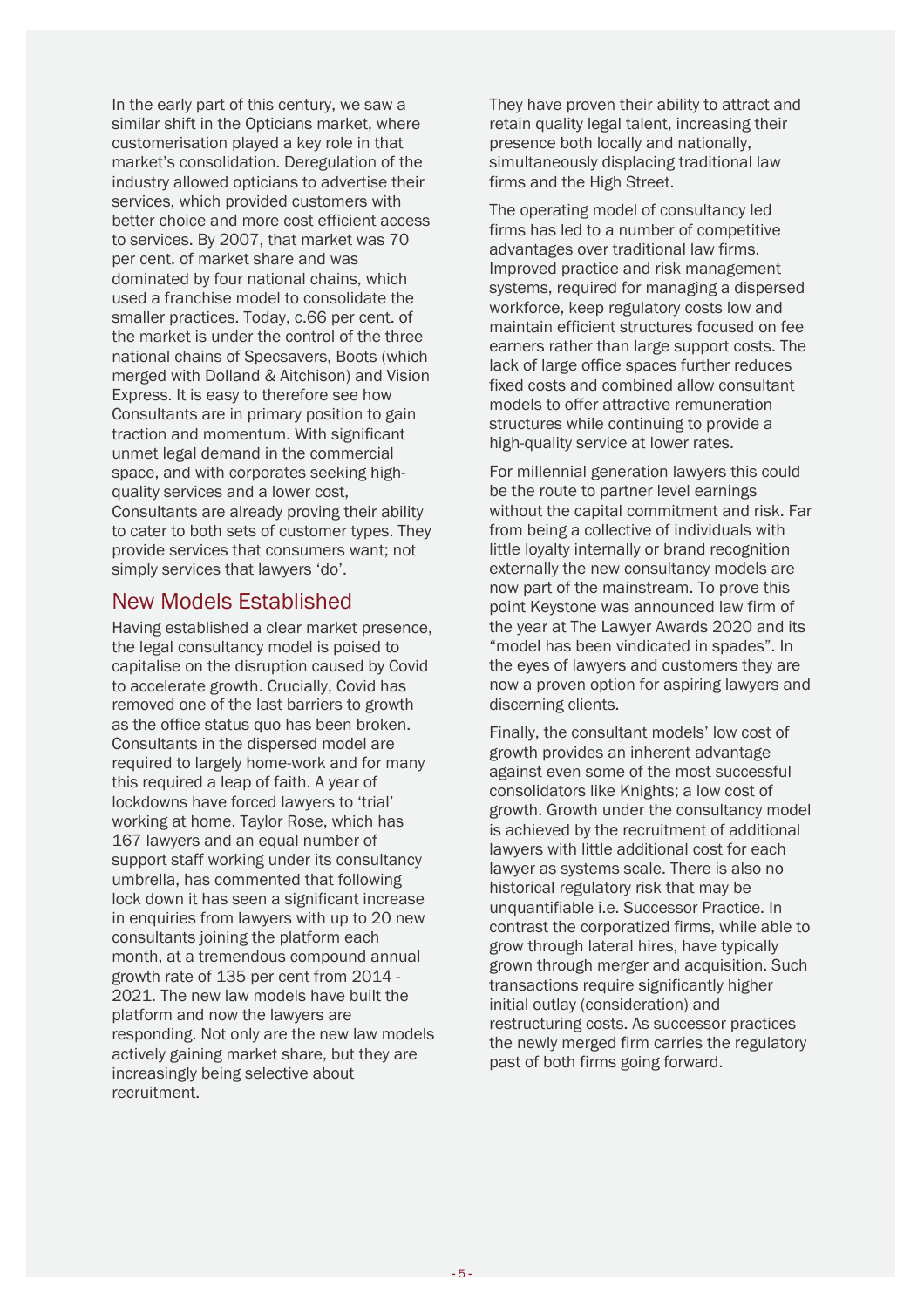In the changing mid-market, the winning models will be:

- **Consultancy:** Rapid growth from onboarding of new consultants and characterised by a sophisticated IT platform and low central costs, such as Keystone, can work alongside an employed model i.e. Taylor Rose.
- Efficient Corporate Consolidators: Practiced consolidators with a welldefined M&A strategy and an ability to execute this strategy in-house against clear parameters. Knights ability to issue listed equity in consideration gives it a further advantage as a consolidator model. They will have a clear list of targets and will not pay over the odds. Increasingly they will also focus on lateral hires to leverage their platforms.
- Hub and Spoke: A strategy articulated by Shakespeare Martineau but still to be tested whereby central costs and infrastructure are consolidated around a core hub allowing practices to join and benefit from scale and shared costs but retain their identity. This may be a particularly attractive model to larger regional mid-market firms who have a strong identity, but longer term will face a strategic threat if they fail to invest in the New Law market.

All these models, or mixtures of them, generate efficiency from scale and investment. They also have the ability to invest in central management and brands that will enhance their "customerisation", gearing themselves up to provide competitively priced services that the client wants, even if not pure legal services. Faced with this competition, the traditional small partnership will become a rare sight in five years.

# **Conclusion**

Consultant law firms are disrupting the legal services market in much the same way as FTSE100 Wealth Management giant St. James's Place (SJP) did their sector. SJP was the second fastest entrant in to the FTSE100 at the time and used a scalable platform to draw in over 4,000 financial advisers, roughly 12 per cent. of the entire UK market, all of whom are self-employed. The parallels are striking and with technology vastly evolved now relative to 2014 when SJP entered the FTSE100, it is easy to see why the growth opportunity is such an exciting prospect.

The legal space is also beginning to mirror the changes that characterised the UK opticians market. A regulatory shift allowed opticians to advertise their services and, by opening up, 66 per cent. of the market was consolidated by 3 firms, all of whom run franchise models. The comparisons with the current opportunity for consultant firms are plain to see, particularly in the context of the potential market size and share that is winnable, further highlighting why 50,000 consultant lawyers by 2026 is not a stretch of the imagination.

With a significant unrealised market opportunity, an ever increasing market share and an attractive and cost-effective recruitment proposition, it is easy to see why there is such a strong investment case for public and private investors. As 2021 evolves, we expect that the consultancy model will go from strength to strength and growth rates to continue to accelerate. Maybe the first FTSE 100 law firm will be a consultant model!



Contact the Arden Professional Services team:

### John Llewellyn-Lloyd, Head of Professional **Services**

John.Llewellyn-Lloyd@arden-partners.com

## Benjamin Cryer, Corporate Finance Director

Benjamin.Cryer@arden-partners.com